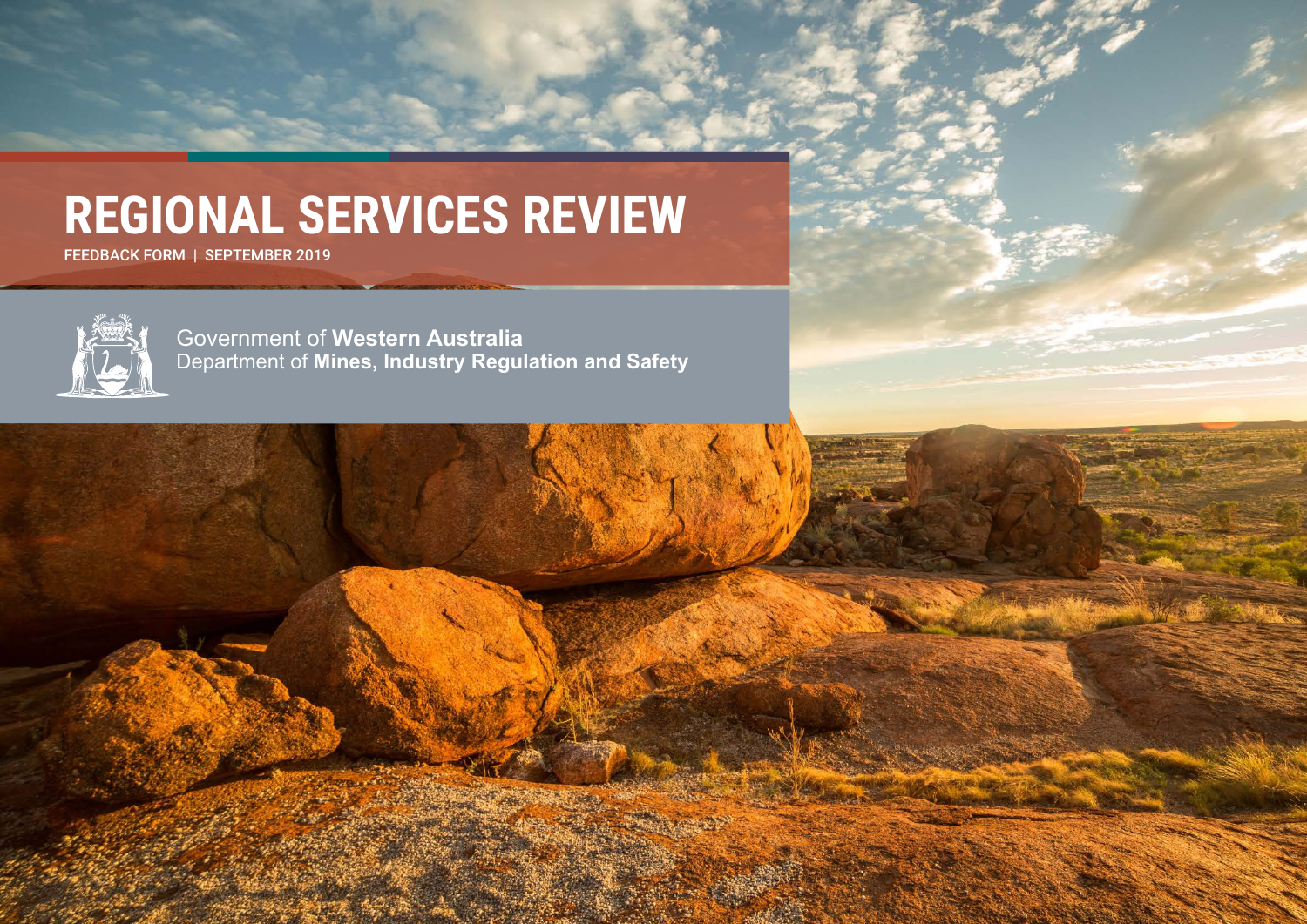# Have your say - DMIRS Regional Services Review

Please provide your feedback to the DMIRS Regional Services Review proposals using the Feedback Template below.

**Email:** customerservice@dmirs.wa.gov.au

**Postal address:** Department of Mines, Industry Regulation and Safety Regional Services Review – Public Consultation Submission Customer Information Directorate Locked Bag 100 EAST PERTH WA 6892

Name:

Organisation:

Submission responses may be made available to the public on the DMIRS website. If you do not wish your submission responses to be made public, please tick the "IN CONFIDENCE" button. **In Confidence**

**Please note:** The page numbers noted in this Feedback Template refer to pages in the Consultation Paper.

# **Proposal 1: Tiered approach for regional service delivery**

Do you support the proposed tiered approach for service delivery at DMIRS regional offices? (Customer Service Hubs, Customer Service Centres, Resource Tenure Offices, Mines Safety Office – see page 4)

 $Yes \t\t\t No \t\t\t No \t\t\t Common$ 

If 'no', please provide supporting comments (500 character limit):

# **Proposal 2: Norseman**

Do you support the proposal for DMIRS Norseman office to remain closed, with the DMIRS owned facility being transferred to the Department of Justice for its ongoing court functions? (See page 18)

 $Yes \t\t\t No \t\t\t No \t\t\t Comment$ 

| If 'no', please provide supporting comments (500 character limit): |
|--------------------------------------------------------------------|
|                                                                    |
|                                                                    |
|                                                                    |
|                                                                    |
|                                                                    |

# **Proposal 3: Resource Tenure Mining Registrars**

Do you support improved efficiency and reduced risk of delays in processing mining tenement applications by co-locating Mining Registrars from less busy regional offices with Mining Registrars in busier offices? (See page 20)

◯ Yes ◯ No ◯ No Comment

If 'no', please provide supporting comments (500 character limit):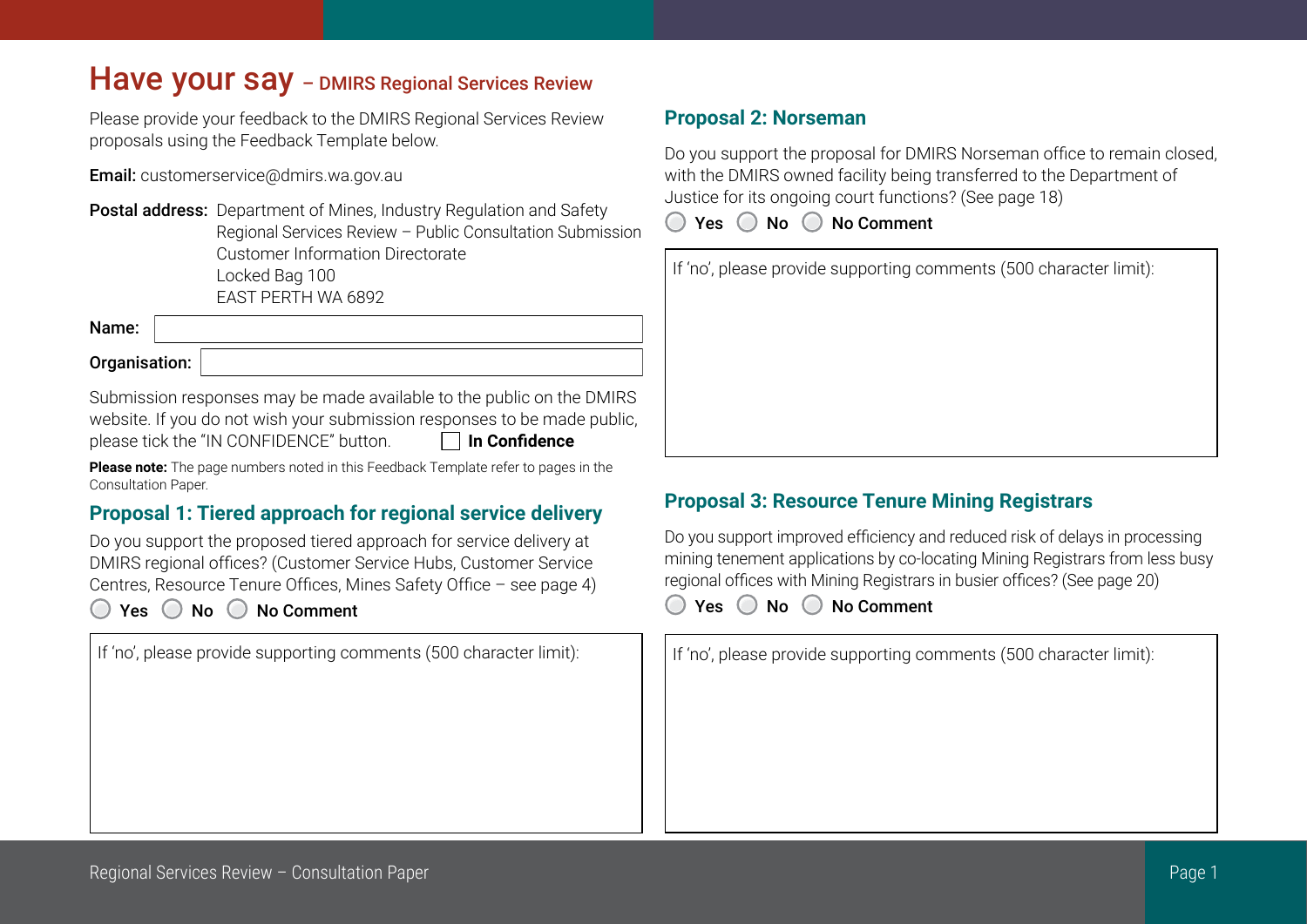# **Proposal 4: Staff attraction and retention**

Do you support the proposal of DMIRS working with local government authorities, regional development commissions and other State Government agencies to address staff attraction and retention issues in the regions? (See page 21)

◯ Yes ◯ No ◯ No Comment

If 'no', please provide supporting comments (500 character limit):

## **Proposal 5: Stakeholder engagement**

Do you support the proposal of DMIRS establishing regular stakeholder liaison with regional development commissions, local shires, industries and communities? (See page 21)

 $Yes \t\t\t No \t\t\t No \t\t\t Common$ 

If 'no', please provide supporting comments (500 character limit):

#### **Proposal 6: Digital Service Delivery**

Do you support the proposals (see page 23) that DMIRS:

a) establish 'Customer Service Kiosks' computers and phones at regional offices?;

◯ Yes ◯ No ◯ No Comment

If 'no', please provide supporting comments (500 character limit):

b) offer more DMIRS services online?;



If 'no', please provide supporting comments (500 character limit):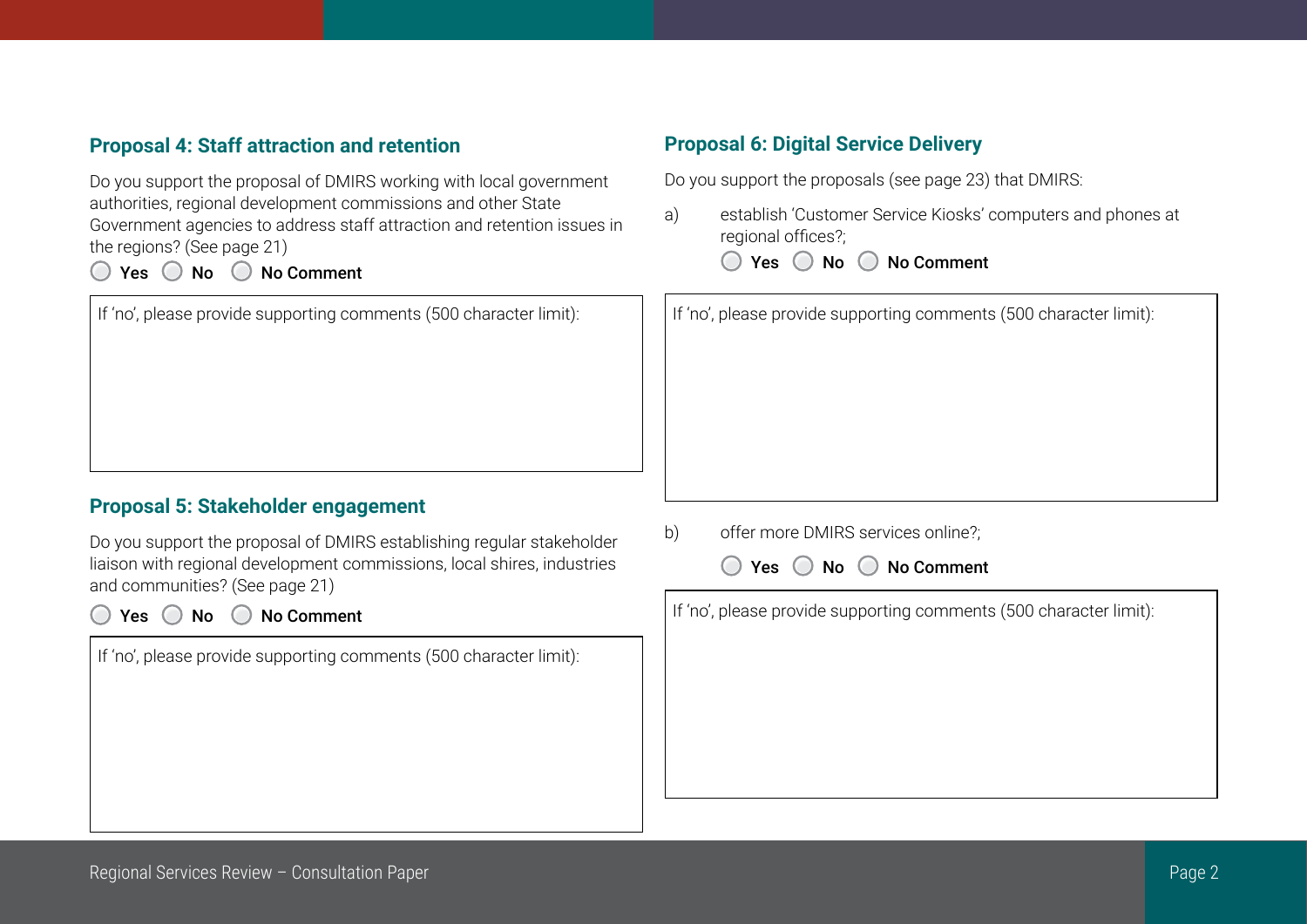c) investigate expanding current service delivery to include licensed agents providing services on behalf of DMIRS?;

 $\bigcirc$  Yes  $\bigcirc$  No  $\bigcirc$  No Comment

| If 'no', please provide supporting comments (500 character limit): |
|--------------------------------------------------------------------|
|                                                                    |
|                                                                    |
|                                                                    |
|                                                                    |
|                                                                    |

- d) engage with customers to co-design DMIRS service delivery functions and systems?
	- $\bigcirc$  Yes  $\bigcirc$  No  $\bigcirc$  No Comment

If 'no', please provide supporting comments (500 character limit):

## **Proposal 7: Government regional services and agency co-location initiatives**

Do you support the proposal that DMIRS should explore opportunities for co-locating Government agencies in regional locations and similar Government regional service initiatives, such as ServiceWA? (See page 23)

 $\bigcirc$  Yes  $\bigcirc$  No  $\bigcirc$  No Comment

If 'no', please provide supporting comments (500 character limit):

#### Other comments (optional)

Do you wish to provide any additional comments for consideration as part of this Review (500 character limit)?

(500 character limit):